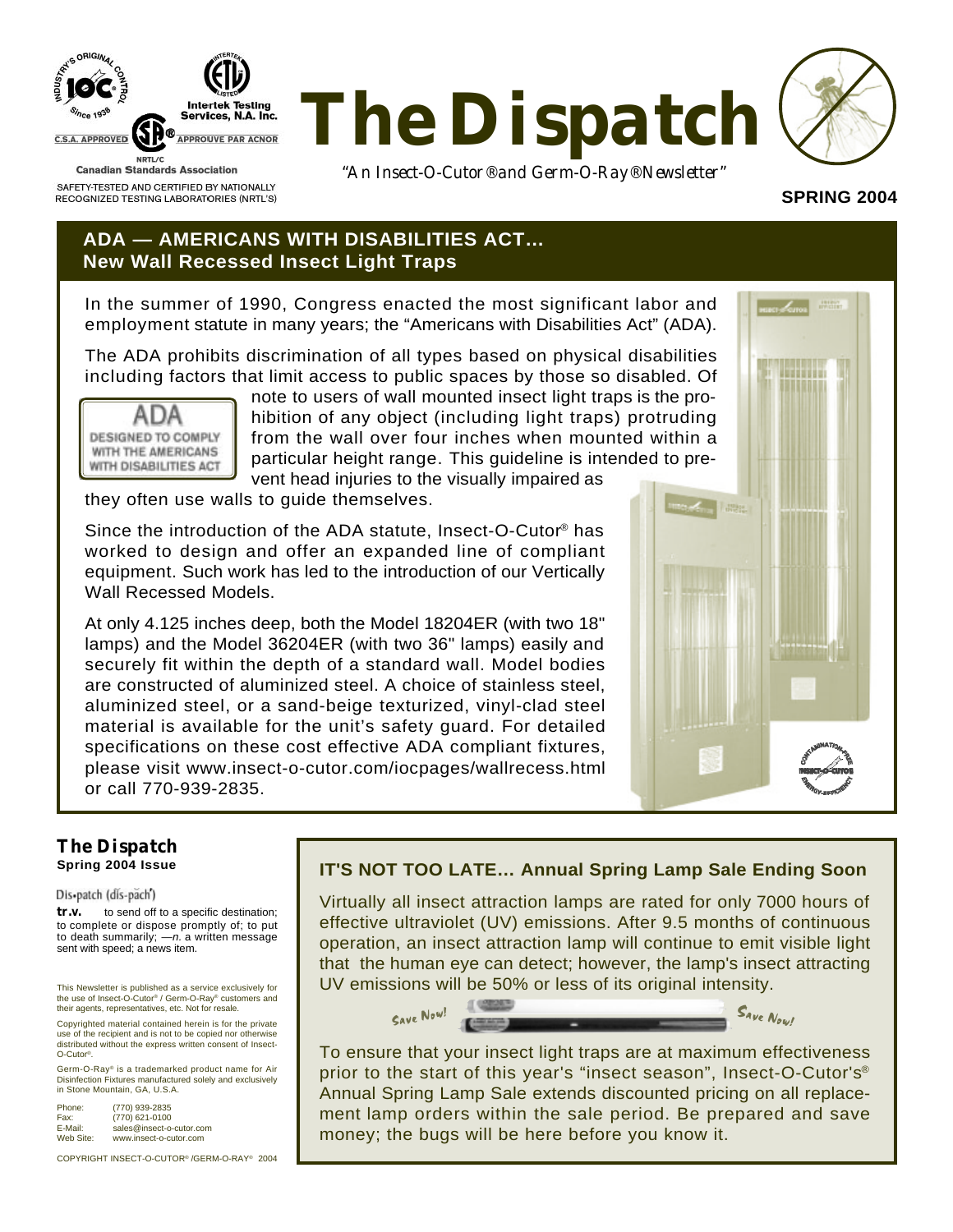# **NEW AND IMPROVED! The Better Bug Trap**

Last year Insect-O-Cutor<sup>®</sup> introduced two new Guardian<sup>®</sup> Glueboard Wall Sconces. These innovative traps provide not only discreet, silent and unobtrusive flying insect control via an ultraviolet insect attraction lamp… but also effective, accent lighting via a standard cool-white lamp — two lamps for two separate functions in one energy-efficient fixture.



Since their introduction, the Glueboard Wall Sconce's

facade design has been simplified and refined. Also, a variety of facade finishes are now available including satin-aluminized steel, brushed brass, and brushed nickel.



#### **MODEL GBWS362**

- Lamp Size: 36" (91.4 cm) Lamp No. 36
- Dimensions: 7.75 in. High x 55.0 in. Wide x 5.0 in. Deep 19.69 cm High x 139.7 cm Wide x 12.7 cm Deep
- Ship Weight: 17.0 Lbs. / 7.72 KG
- **MODEL GBWS182**
- Lamp Size: 18" (45.7 cm) Lamp No. F25T8-350BL
- Dimensions: 7.75 in. High x 27.0 in. Wide x 5.0 in. Deep 19.69 cm High x 68.58 cm Wide x 12.7 cm Deep
- Ship Weight: 8.5 Lbs. / 3.86 KG

# **RESPONSIBLE! WHO, ME? Lamp Disposal & Recycling**

If you've ever bought new tires for your car, then you may have noticed a tire disposal fee on your invoice. That fee addresses the disposal costs for an item that is both difficult to recycle and potentially harmful to the environment if not properly disposed. These fees are part of the responsibility of ownership.

Within the lighting industry a similar disposal concern exists for the mercury required in fluorescent lamps. Federal regulations have mandated that states address the collection, recycling and disposal of mercury at a local level. The responsibility for lamp/mercury recycling typically falls upon the owner of the lamp.

An excellent resource for information on lamp collection, recycling and disposal is your state's Environmental Protection Department/Agency. Complete contact information and regulation information can be found at www.lamprecycle.org.

## **iMERC**

## **INTERSTATE MERCURY EDUCATION & REDUCTION CLEARINGHOUSE**

In 2003, Insect-O-Cutor® became the sole insect light trap manufacturer to register and comply with iMERC. If your company operates within States under the purview of iMERC (including; MA, NJ, NY, NH, RI, CT, ME and others), then rest assured that Insect-O-Cutor® equipment and supplies can help you maintain "best practices" as related to mercury issues.

For more details, please see www.newmoa.org/prevention/ mercury/imerc/

Page 2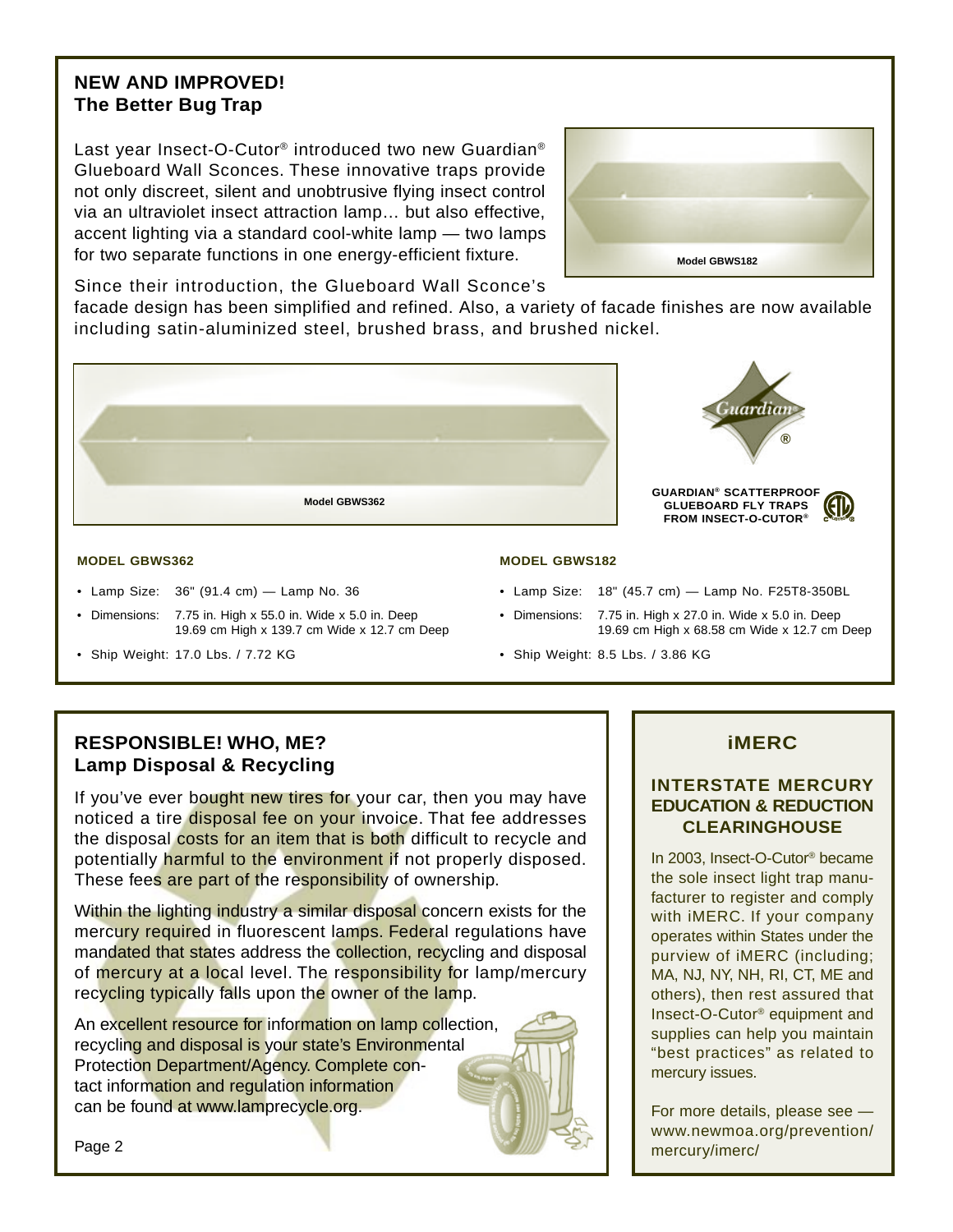## **SOON TO THE BEST SELLERS LIST Insect Management for Food Storage & Processing, 2ed.**

Look out Tom Clancey and John Grisham! Final reviews of the American Association of Cereal Chemists' upcoming publication "Insect Management for Food Storage & Processing, 2ed." are well under way.

This authoritative reference tome is a compilation of chapters from the best and the brightest, a virtual Who's Who of industry, academic, consultative and governmental food science and food safety professionals. In contributing a chapter on Insect Light Traps, Insect-O-Cutor® is sincerely honored to be associated with these experts.

Whether you're in the cereal industry or not, by addressing broadbased practical topics like the Role of Pest Control Operators, Inspection Techniques, and the Health Hazards of Insects, this publication should be considered a valuable resource to anyone concerned with product and process quality.



Advancing grain science worldwide

Look for the 2nd Edition of the American Association of Cereal Chemists "Insect Management for Food Storage & Processing" to be released/printed in 2005. For more information, please contact the American Association of Cereal Chemists via Scientific Societies at (800) 328-7560 or at http://www.aaccnet.org.

## **AIN'T NO MOUNTAIN HIGH ENOUGH…**

…ain't no valley low enough to keep us from you.

As "insect season" gets into full swing, please know that Insect-O-Cutor® sales engineers are available for Insect-O-Cutor® systems design consultation.

Whether conducting a blueprint review via phone/fax/courier, or physically surveying your facility with a thorough on-site inspection, Insect-O-Cutor® is ready to help you protect your product and your process from flying insect contamination.



Insect-O-Cutor® sales engineers make regular regional tours. If you are interested in seeing an Insect-O-Cutor® sales engineer next time we're in town, please contact us to "pre-schedule" an on-site survey.

# **INSECT-O-CUTOR® AS ART… at the Venice Biennale**

Started over a century ago, the Venice Biennale has become the world's premier contemporary art show. Held in the Summer/Fall of 2003, the most recent Biennale featured an interactive exhibit by Mexican artist Fernando Ortega utilizing an Insect-O-Cutor® Model 599EDGS-2 as a catalyst to create momentary blackouts every time an insect was electrocuted.

Look for us in a loading dock or an art gallery near you.